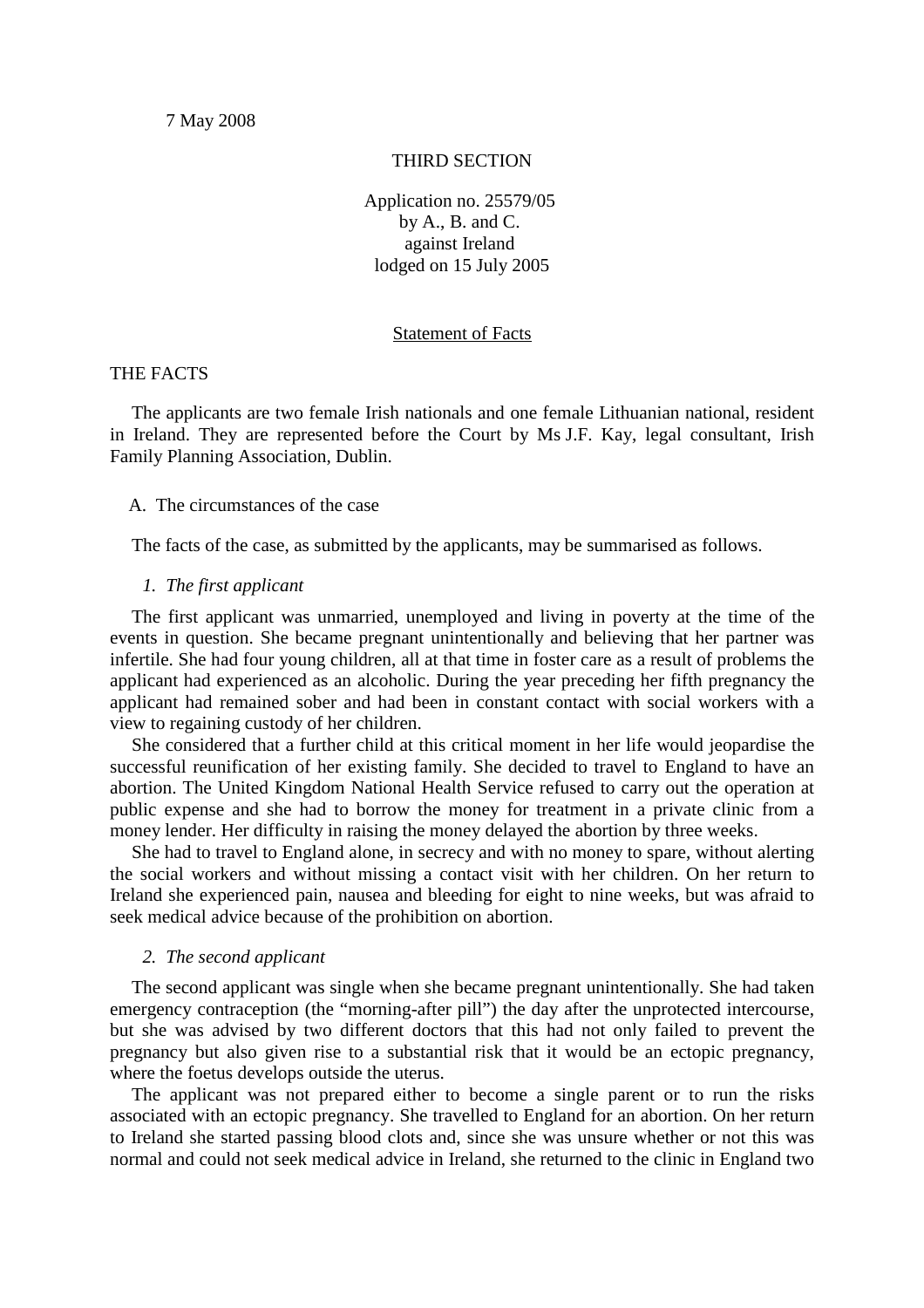weeks after the abortion for a check-up. The impossibility for her to have an abortion in Ireland made the procedure unnecessarily expensive, complicated and traumatic.

### *3. The third applicant*

For three years the third applicant was treated with chemotherapy for cancer. Before commencing the treatment, she asked her doctor about the implications of her illness as regards her desire to have children and was advised that it was not possible to predict the effect of pregnancy on the cancer but, if she did become pregnant, it would be dangerous for the foetus if she underwent chemotherapy during the first trimester.

The cancer went into remission and the applicant unintentionally became pregnant. She was unaware of this fact when she underwent a series of tests, contraindicated during pregnancy, to determine her current state of health.

When she discovered she was pregnant she was unable to find a doctor willing to make a determination as to whether her life would be at risk if she continued to term or to give her clear advice as to how the foetus might have been affected by the tests she had undergone.

Given the uncertainty about the risks involved, the applicant decided to have an abortion in the United Kingdom. Although her pregnancy was at a very early stage she could not have a medical abortion (where drugs are used to induce miscarriage) because she could not find a clinic which would provide this treatment to a non-resident because of the need for follow-up. Instead she had to wait for eight weeks until a surgical abortion was possible, which caused her emotional distress and fear for her health.

On returning to Ireland after the abortion, the applicant suffered the complications of an incomplete abortion, including prolonged bleeding and infection.

#### B. Relevant domestic law and practice

#### *1. The legal position prior to the Eighth Amendment of the Constitution*

Prior to the adoption of the Eighth Amendment to the Constitution in 1983, Article 40.3 of the Constitution stated as follows:

"1 The State guarantees in its laws to respect and, as far as practicable, by its laws to defend and vindicate the personal rights of the citizen.

2 The State shall, in particular, by its laws protect as best it may from unjust attack and, in the case of injustice done, vindicate the life, person, good name and property rights of every citizen."

The courts' judgments in certain cases relied upon these and other Articles of the Constitution to recognise the right to life of the unborn and to suggest that the Constitution implicitly prohibited abortion (*McGee v. Attorney General* [1974] IR 284; *G v. An Bord Uchtála* [1980] IR 32; *Finn v. Attorney General* [1983] I.R. 154 and *Norris v. Attorney General* [1984] IR 36).

In addition, abortion was prohibited under the criminal law in section 58 of the Offences Against the Person Act 1861 ("the 1861 Act"), which provided that:

"Every woman, being with child, who, with intent to procure her own miscarriage, shall unlawfully administer to herself any poison or other noxious thing or shall unlawfully use any instrument or other means whatsoever with the like intent, and whosoever, with intent to procure the miscarriage of any woman, whether she be or not be with child, shall unlawfully administer to her or cause to be taken by her any poison or other noxious thing, or shall unlawfully use any instrument or other means whatsoever with the like intent, shall be guilty of a felony ..."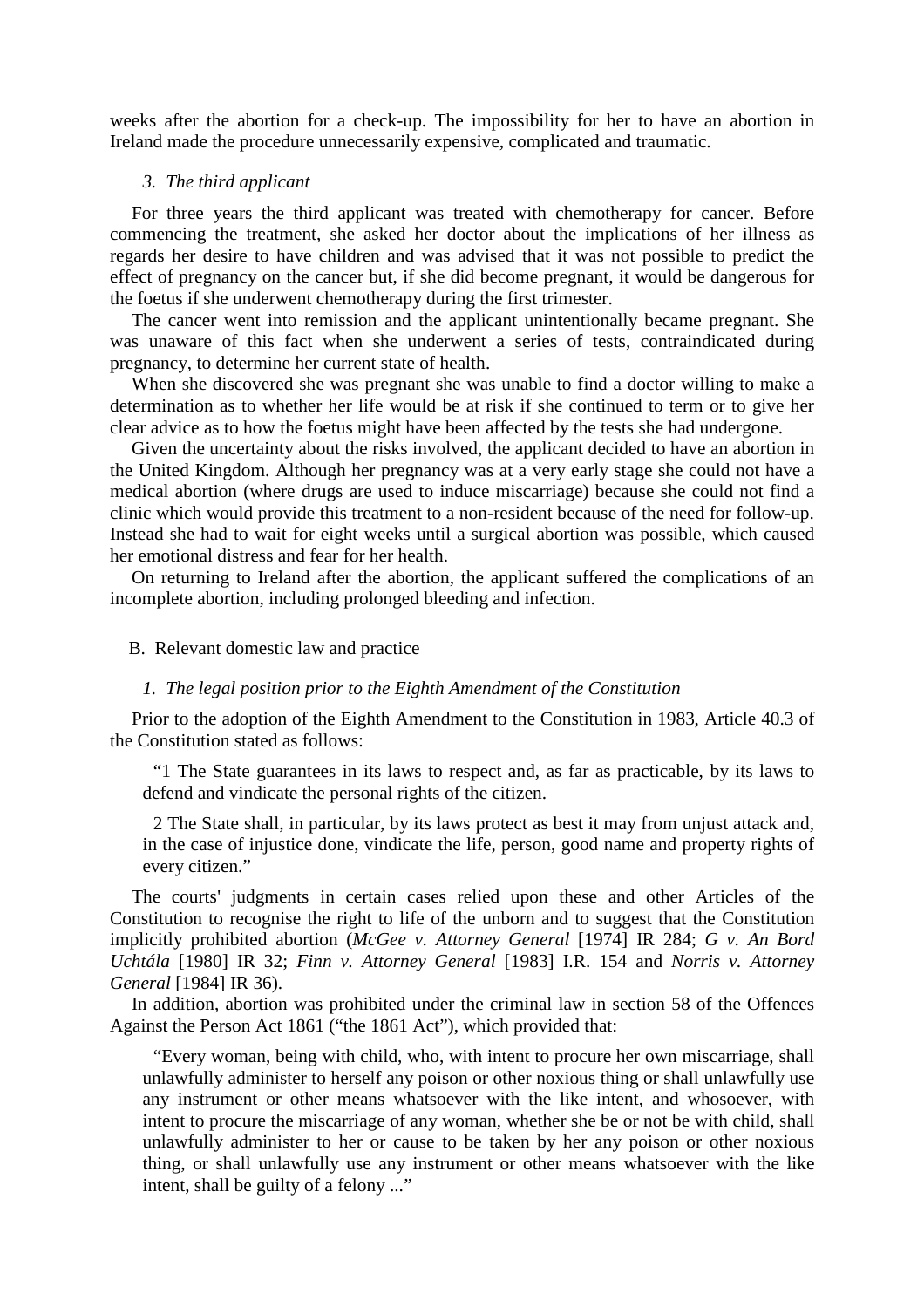Section 59 of the 1861 Act stated that:

"Whoever shall unlawfully supply or procure any poison or other noxious thing, or any instrument or thing whatsoever, knowing that the same is intended to be unlawfully used or employed with intent to procure the miscarriage of any woman, whether she be or be not with child, shall be guilty of a misdemeanour ..."

Section 58 of the Civil Liability Act 1961 provided that:

"The law relating to wrongs shall apply to an unborn child for his protection in like manner as if the child were born, provided the child is subsequently born alive."

Section 10 of the Health (Family Planning) Act 1979 re-affirmed the statutory prohibition of abortion and stated as follows:

"Nothing in this Act shall be construed as authorising -

(a) the procuring of abortion,

(b) the doing of any other thing the doing of which is prohibited by section 58 or 59 of the Offences Against the Person Act, 1861 (which sections prohibit the administering of drugs or the use of any instruments to procure abortion)

## or,

(c) the sale, importation into the State, manufacture, advertising or display of abortifacients."

The meaning of section 58 of the 1861 Act was considered in England and Wales in *R. v. Bourne* [1939] 1 KB 687, where the defendant had carried out an abortion on a fourteen-yearold girl who had become pregnant as a result of multiple rape. In his ruling, Macnaghten J. accepted that abortion to preserve the life of a pregnant woman was not unlawful and, further, where a doctor was of the opinion that the woman's physical or mental health would be seriously harmed by continuing with the pregnancy, he could properly be said to be operating for the purpose of preserving the life of the mother. This principle was not, however, applied by the Irish courts and in the case of *The Society for the Protection of the Unborn Child v. Grogan and Others* (unreported judgment of 6 March 1997) Keane J. maintained that "the preponderance of judicial opinion in this country would suggest that the *Bourne* approach could not have been adopted ... consistently with the Constitution prior to the Eighth Amendment".

## *2. The Eighth Amendment of the Constitution*

From the early 1980s some concern was expressed about the adequacy of existing provisions concerning abortion and the possibility of abortion being deemed lawful by judicial interpretation. There was some debate as to whether the Supreme Court would follow the course adopted in the United States of America in *Roe v. Wade* 410 US 113 (1973) or in the United Kingdom in *Bourne* (cited above).

A referendum was held in 1983 resulting in the adoption of a provision which became Article 40.3.3 of the Irish Constitution, the Eighth Amendment (53.67% of the electorate voted with 841,233 votes in favour and 416,136 against). This Article, a self-executing provision of the Constitution not requiring legislation to give it effect, reads as follows:

"The State acknowledges the right to life of the unborn and, with due regard to the equal right to life of the mother, guarantees in its laws to respect, and, as far as practicable, by its laws to defend and vindicate that right."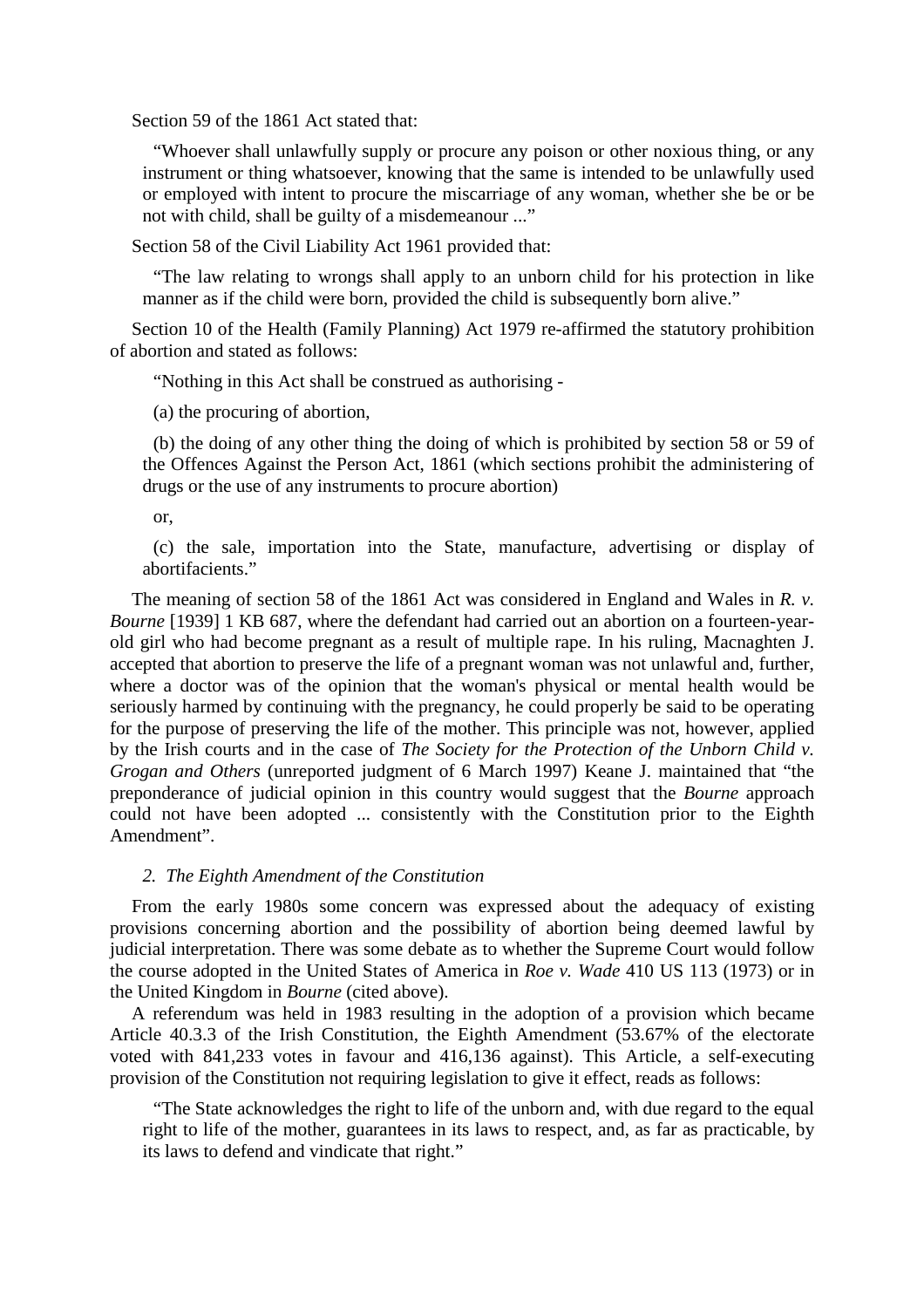### *3. Relevant case-law thereafter and the Thirteenth and Fourteenth Amendments*

A number of cases then came before the courts concerning the interpretation of the Eighth Amendment and the provision of information on or referral to abortion services available in other countries.

In 1986 the Society for the Protection of the Unborn Child ("SPUC") obtained an injunction restraining two organisations (Open Door Counselling and the Dublin Well Woman Centre) from furnishing women with information which encouraged or facilitated an abortion. The Supreme Court held (*Attorney General (S.P.U.C.) v. Open Door Counselling* [1988] I.R. 593]) that it was unlawful to disseminate information, including the address and telephone number of foreign abortion services, which had the effect of facilitating the commission of an abortion (see also, *S.P.U.C. (Ireland) v. Grogan and Others* [1989] I.R. 753). These two organisations complained to this Court about restraints on their freedom to impart and receive information. A violation of Article 10 of the Convention was established (*Open Door and Dublin Well Woman v. Ireland*, judgment of 29 October 1992, Series A no. 246-A) which led to the entry into force of the Regulation of Information (Services outside the State for Termination of Pregnancies) Act 1995 ("the 1995 Act").

The interpretation of the Eighth Amendment was further considered in *Attorney General v. X* ([1992] 1 IR 1). X was a fourteen-year-old girl who became pregnant as a result of rape. Her parents arranged for her to have an abortion in the United Kingdom and asked the Irish police whether it would be possible to have scientific tests carried out on retrieved foetal tissue with a view to determining the identity of the rapist. The Director of Public Prosecutions was consulted who, in turn, informed the Attorney General. On 7 February 1992 an interim injunction was granted *ex parte* to the Attorney General to restrain X from leaving the jurisdiction or from arranging or carrying out a termination of the pregnancy. X and her parents returned from the United Kingdom to contest the injunction. On 26 February 1992, on appeal, a majority (4 to 1) of the Supreme Court discharged the injunctions, holding that if it were established, as a matter of probability, that there was a real and substantial risk to the life, as distinct from the health, of the mother and that this real and substantial risk could only be averted by the termination of her pregnancy, such a termination was lawful. The Supreme Court accepted the evidence that had been adduced in the High Court that the girl had threatened to commit suicide if compelled to carry her child to full term and deemed this threat of suicide to constitute a real and substantial risk to the life of the mother.

Following this judgment it was decided to hold a further referendum in November 1992. 68.18% of the electorate voted. Three proposals were put forward. The first, which was rejected, was a proposal to amend the Constitution to provide for lawful abortion where there would otherwise be a real and substantial risk to the mother's life, except a risk of suicide. The second proposal, which was accepted, became the Thirteenth Amendment to the Constitution, which reads as follows:

"This subsection shall not limit freedom to travel between the State and another state."

The third proposal was also accepted and became the Fourteenth Amendment, which provides:

"This subsection shall not limit freedom to obtain or make available, in the State, subject to such conditions as may be laid down by law, information relating to services lawfully available in another State."

*4. The Regulation of Information (Services outside the State for Termination of Pregnancies) Act 1995 ("the 1995 Act")*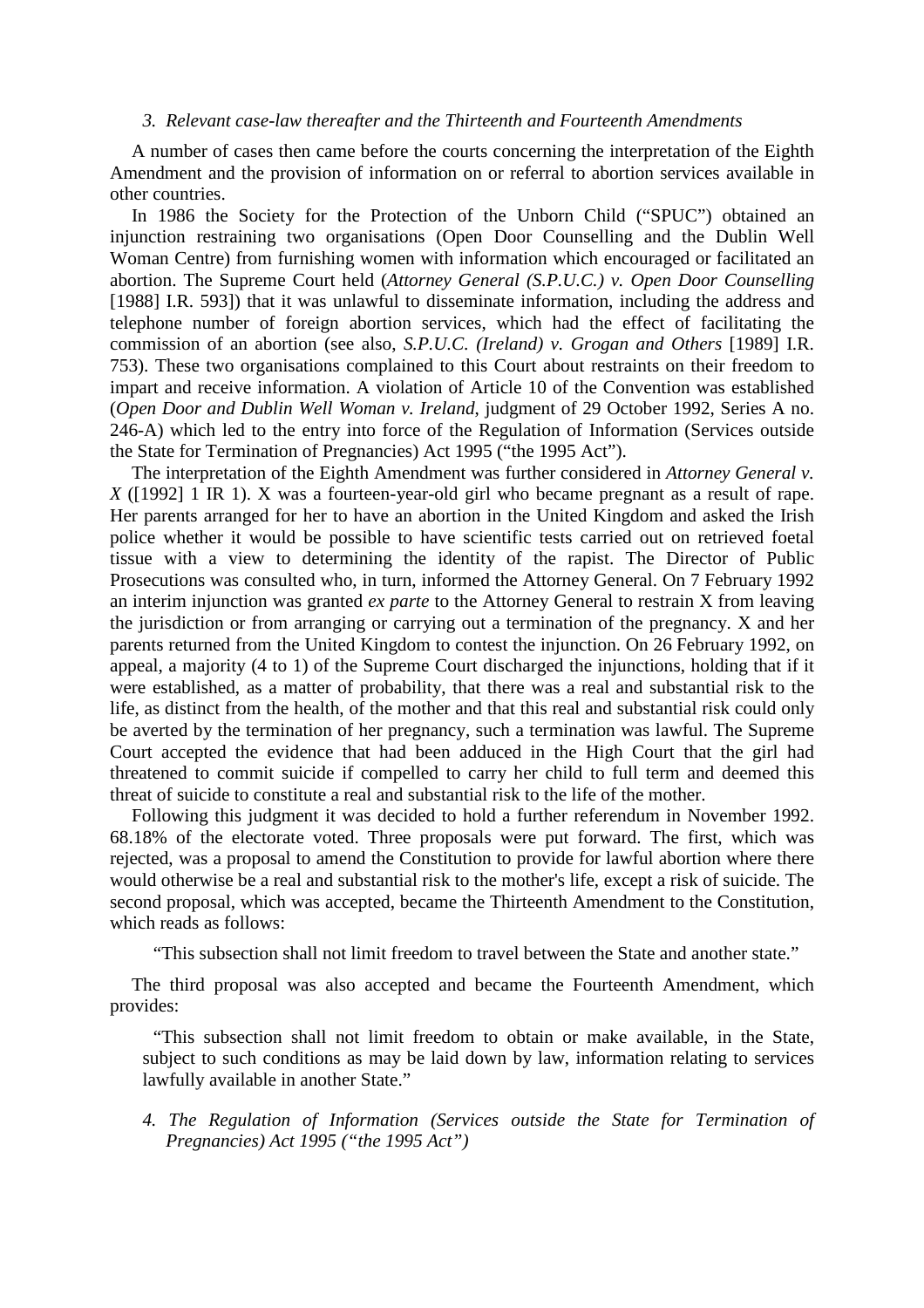The 1995 Act defines the conditions under which information relating to abortion services lawfully available in another State might be made available in Ireland. Section 2 defines "Act information" as information that (a) is likely to be required by a woman for the purpose of availing herself of services provided outside the State for the termination of pregnancies; and (b) relates to such services or to persons who provide them. Section 1 confirms that a "person to whom section 5 applies" means a person who engages in, or holds himself, herself or itself out as engaging in, the activity of giving information, advice or counselling to individual members of the public in relation to pregnancy.

Section 5 of the Act provides as follows:

"Where a person to whom section 5 applies is requested, by or on behalf of an individual woman who indicates or on whose behalf it is indicated that she is or may be pregnant, to give information, advice or counselling in relation to her particular circumstances having regard to the fact that it is indicated by her or on her behalf that she is or may be pregnant-

(a) it shall not be lawful for the person or the employer or principal of the person to advocate or promote the termination of pregnancy to the woman or to any person on her behalf,

(b) it shall not be lawful for the person or the employer or principal of the person to give Act information to the woman or to any person on her behalf unless—

(i) the information and the method and manner of its publication are in compliance with subparagraphs (I) and (II) of section 3 (1) (a) and the information is given in a form and manner which do not advocate or promote the termination of pregnancy,

(ii) at the same time, information (other than Act information), counselling and advice are given directly to the woman in relation to all the courses of action that are open to her in relation to her particular circumstances aforesaid, and

(iii) the information, counselling and advice referred to in subparagraph (ii) are truthful and objective, fully inform the woman of all the courses of action that are open to her in relation to her particular circumstances aforesaid and do not advocate or promote, and are not accompanied by any advocacy or promotion of, the termination of pregnancy."

Section 8 of the 1995 Act reads as follows:

"(1) It shall not be lawful for a person to whom section 5 applies or the employer or principal of the person to make an appointment or any other arrangement for or on behalf of a woman with a person who provides services outside the State for the termination of pregnancies.

(2) Nothing in subsection (1) shall be construed as prohibiting the giving to a woman by a person to whom section 5 applies or the employer or principal of the person of any medical, surgical, clinical, social or other like records or notes relating to the woman in the possession of the person or the employer or principal of the person or a copy or copies thereof in written form."

Before its enactment, the 1995 Act was referred by the President to the Supreme Court for a review of its constitutionality. The Supreme Court found it to be constitutional (Information (Termination of Pregnancies) Bill [1995] 1 I.R. 1) so that the 1995 Act thereby became immune from future constitutional challenge (Article 34.3.3 of the Constitution).

*5. The Constitution Review Group Report 1996*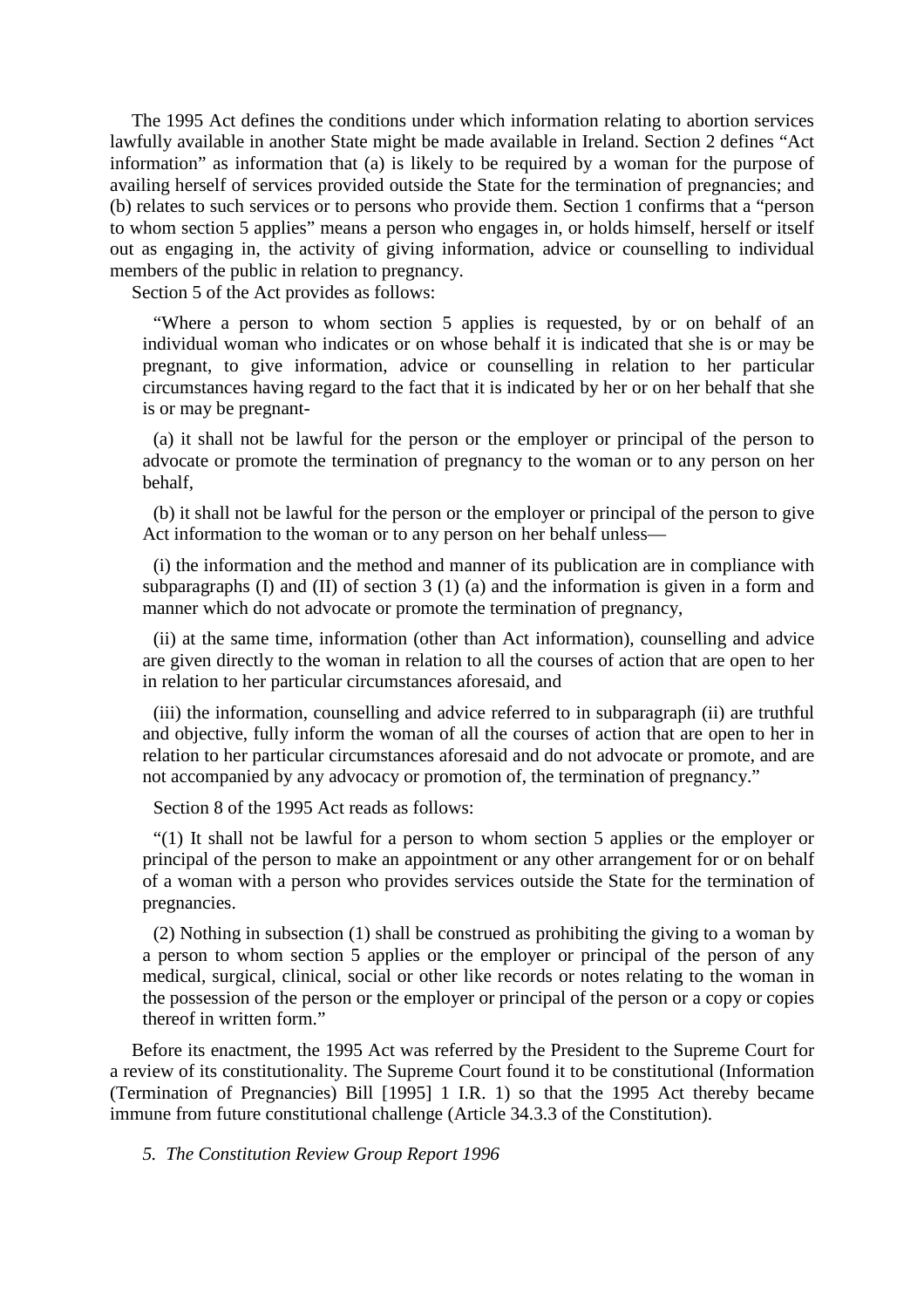Established in April 1995, the Group's terms of reference were to review the Constitution and to establish those areas where constitutional change might be necessary with a view to assisting the governmental committees in their constitutional review work. In its 1996 report, the Group considered the "substantive" law on abortion in Ireland following the *X* case and the rejection of the Twelfth Amendment to be unclear (for example, the scope of the admissibility of the suicidal disposition as a ground for abortion and the absence of any statutory time-limit on terminations allowed following the decision in the *X* case). Although no specific reference to the specific case of lethal foetal abnormality was made, the Group did consider the option of amending Article 40.3.3 so as to legalise abortion in constitutionally defined circumstances, finding in this respect that:

"Although thousands of women go abroad annually for abortions without breach of domestic law, there appears to be strong opposition to any extensive legalisation of abortion in the State. There might be some disposition to concede limited permissibility in extreme cases, such, perhaps, as those of rape, incest or other grave circumstances. On the other hand, particularly difficult problems would be posed for those committed in principle to the preservation of life from its earliest stage."

The Group concluded that, while in principle the major issues discussed should ideally be tackled by constitutional amendment, there was no consensus as to what that amendment should be and no certainty of success for any referendum proposal for substantive constitutional change in relation to Article 40.3.3. The Group therefore considered that the only practical possibility at that time was the introduction of legislation to regulate the application of Article 40.3.3. That legislation would, inter alia, afford express protection for appropriate medical intervention necessary to protect the life of the mother, require written certification by appropriate medical specialists of "real and substantial risk to the life of the mother" and impose a time-limit to prevent a viable foetus being aborted in circumstances permitted by the *X* case.

# *6. The Interdepartmental Working Group Green Paper on Abortion, September 1999 ("Green Paper on Abortion")*

The introduction noted that:

...

"The current situation ... is that, constitutionally, termination of pregnancy is not legal in this country unless it meets the conditions laid down by the Supreme Court in the *X* case; information on abortion services abroad can be provided within the terms of the Regulation of Information (Services outside the State for Termination of Pregnancies) Act, 1995; and, in general, women can travel abroad for an abortion.

There are strong bodies of opinion which express dissatisfaction with the current situation, whether in relation to the permissibility of abortion in the State or to the numbers of women travelling abroad for abortion.

While the issues surrounding abortion are extremely complex, the objective of this Green Paper is to set out the issues, to provide a brief analysis of them and to consider possible options for the resolution of the problem. The Paper does not attempt to address every single issue in relation to abortion, nor to give an exhaustive analysis of each. Every effort has been made to concentrate on the main issues and to discuss them in a clear, concise and objective way."

The Green Paper was referred by the Government to the Oireachtas Committee on the Constitution for consideration. The Committee embarked on a detailed process of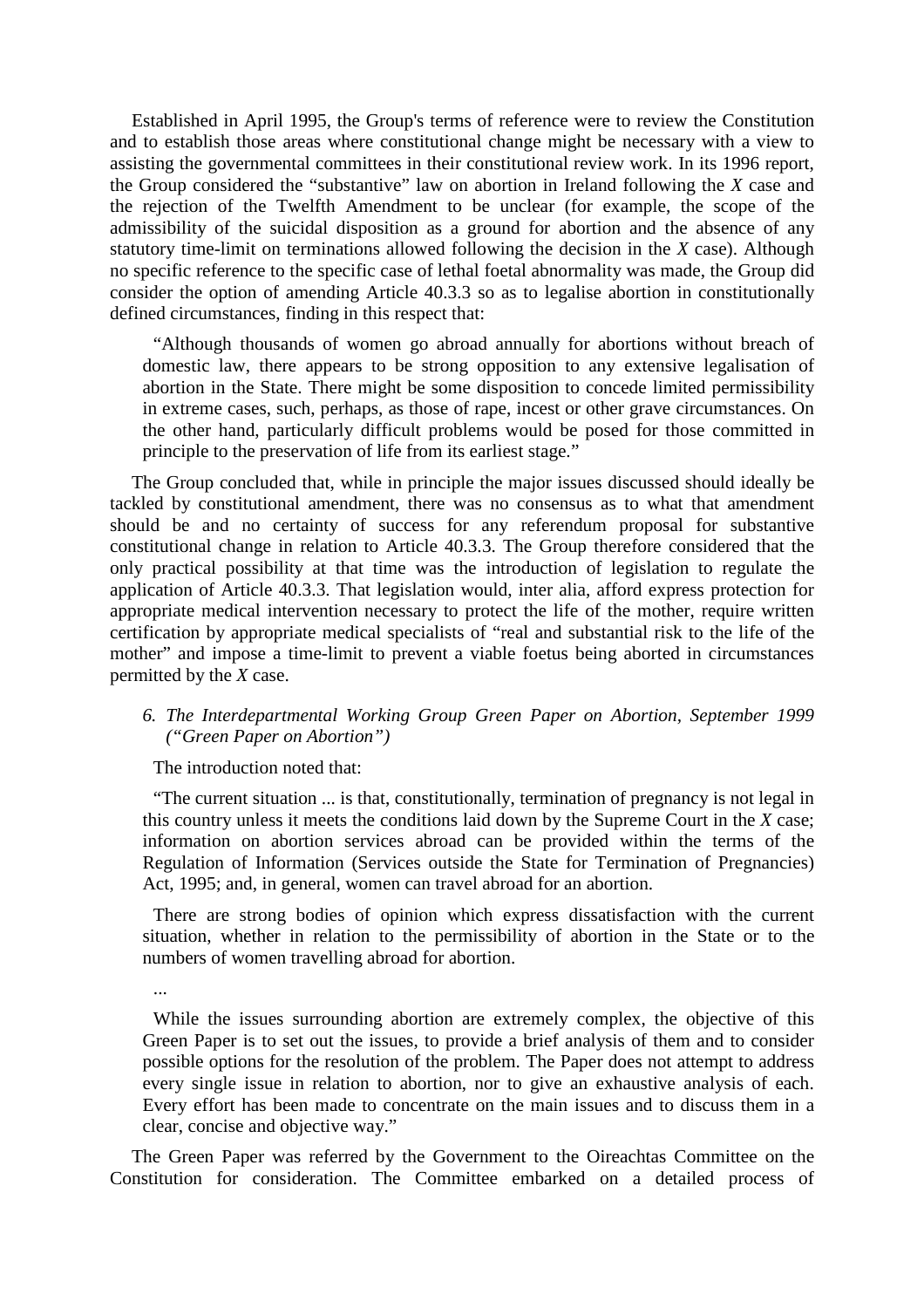consultation. Over 100,000 submissions were received from individuals and organisations and hearings were held at which the issues were explored in detail with many of those who had made submissions.

In its Fifth Progress Report published on 15 November 2000, the Committee agreed that a specific agency should be put in place to implement a strategy to reduce the number of crisis pregnancies by the provision of preventative services, to reduce the number of women with crisis pregnancies who opt for abortion by offering services which make other options more attractive and to provide post-abortion services consisting of counselling and medical checkups. There was agreement on other matters including on the need for the Government to prepare a public memorandum outlining the State's precise responsibilities under all relevant international and European Union instruments.

The Committee agreed that clarity in legal provisions was essential for the guidance of the medical profession so that any legal framework should ensure that doctors could carry out best medical practice necessary to save the life of the mother. However, the Committee found that none of the options canvassed in the Green Paper commanded unanimous support. Three approaches were found to command substantial but not majority support in the Committee: the first approach was to concentrate on the plan to reduce the number of crisis pregnancies and the rate of abortion and to leave the legal position unchanged; the second was to support the plan to reduce the number of crisis pregnancies, accompanied by legislation which would protect medical intervention to safeguard the life of the mother, within the existing constitutional framework; and the third was to support the plan to reduce the number of crisis pregnancies, to legislate to protect best medical practice while providing for a prohibition on abortion, and consequently to accommodate such legislation by referendum to amend the Constitution. However, the Committee did not reach agreement on a single course of reform action.

#### *8. The proposed Twenty-fifth Amendment to the Constitution*

In 2002 a third referendum on abortion was called. The objective of the proposed Twentyfifth Amendment of the Constitution (Protection of Human Life in Pregnancy) Bill was to resolve the legal uncertainty since the *X* case, by putting this draft legislation to the electorate: it proposed to permit abortions to be lawfully provided in Ireland at specific institutions but only when, in the opinion of the doctor, it was necessary to prevent a real risk of loss of the woman's life, other than self-destruction. The Bill intended therefore to restrict the rulings in the *X* case by excluding the risk of suicide as a ground for the lawful termination of a pregnancy.

The referendum of March 2002 resulted in the lowest turnout in all three abortion referenda (at 42.89% of the electorate) and the proposal was defeated (50.42% against and 49.58% in favour).

#### COMPLAINTS

The third applicant complained that the restriction on abortion, and the lack of clear legal guidelines regarding the circumstances in which a woman may have an abortion to save her life, infringed upon her right to life under Article 2 of the Convention.

All three applicants complained that the restriction on abortion stigmatised and humiliated them and risked damaging their health in breach of Article 3 of the Convention.

They further complained, under Article 8, that the national law on abortion was not sufficiently clear and precise, since the Constitutional term "unborn" was vague and since the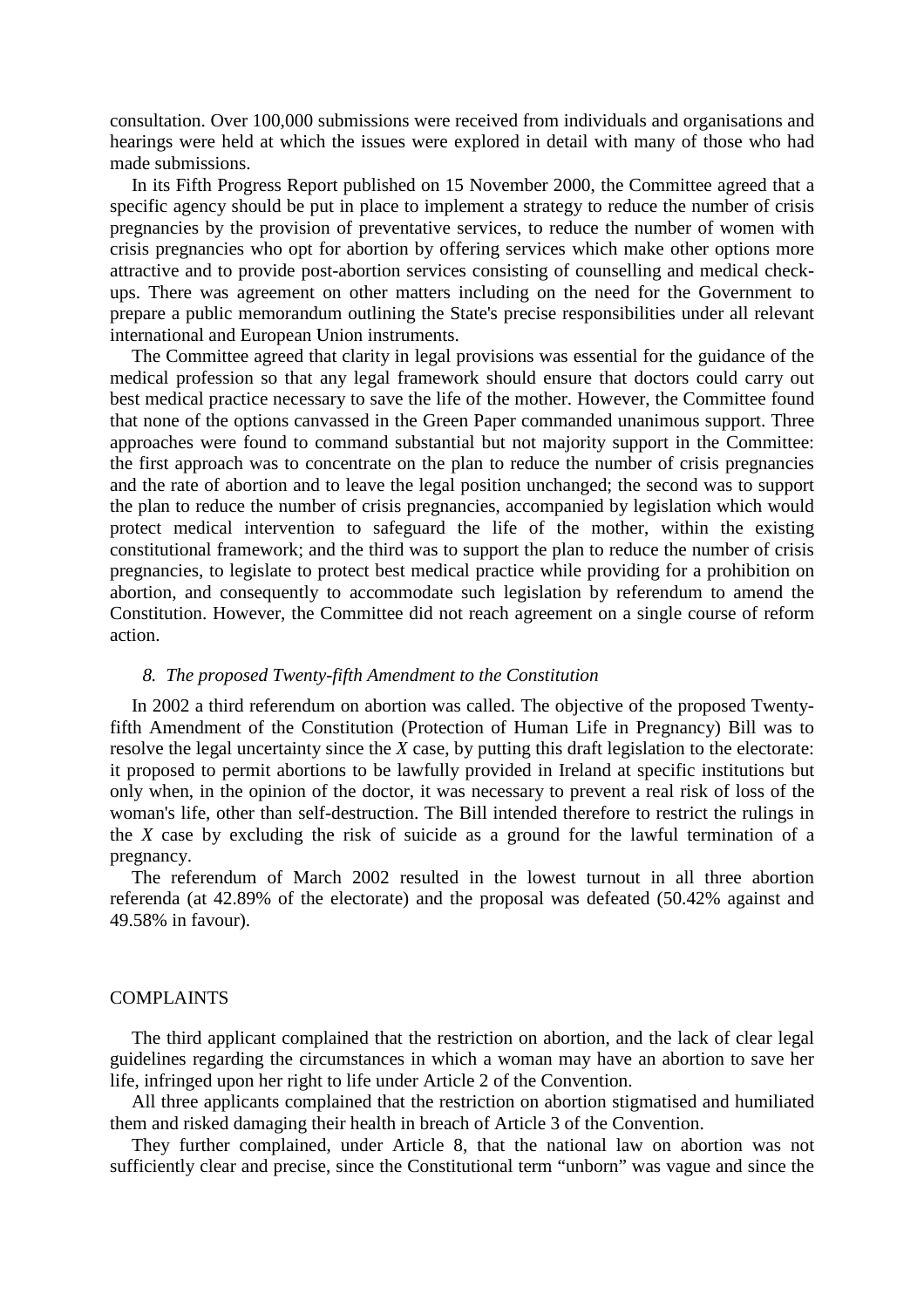criminal prohibition was open to different interpretations. The fact that it was open to women – provided they had sufficient resources – to travel outside Ireland to have an abortion defeated the aim of the restriction and the fact that abortion was available in Ireland only in very limited circumstances was disproportionate and excessive.

The restriction was, in addition, discriminatory in breach of Article 14 in that it had placed an excessive burden on them, as women, and particularly on the first applicant, a poor woman, who had found it more difficult to travel.

Finally, the applicants complained under Article 13 that the State had failed to provide them with an effective domestic remedy.